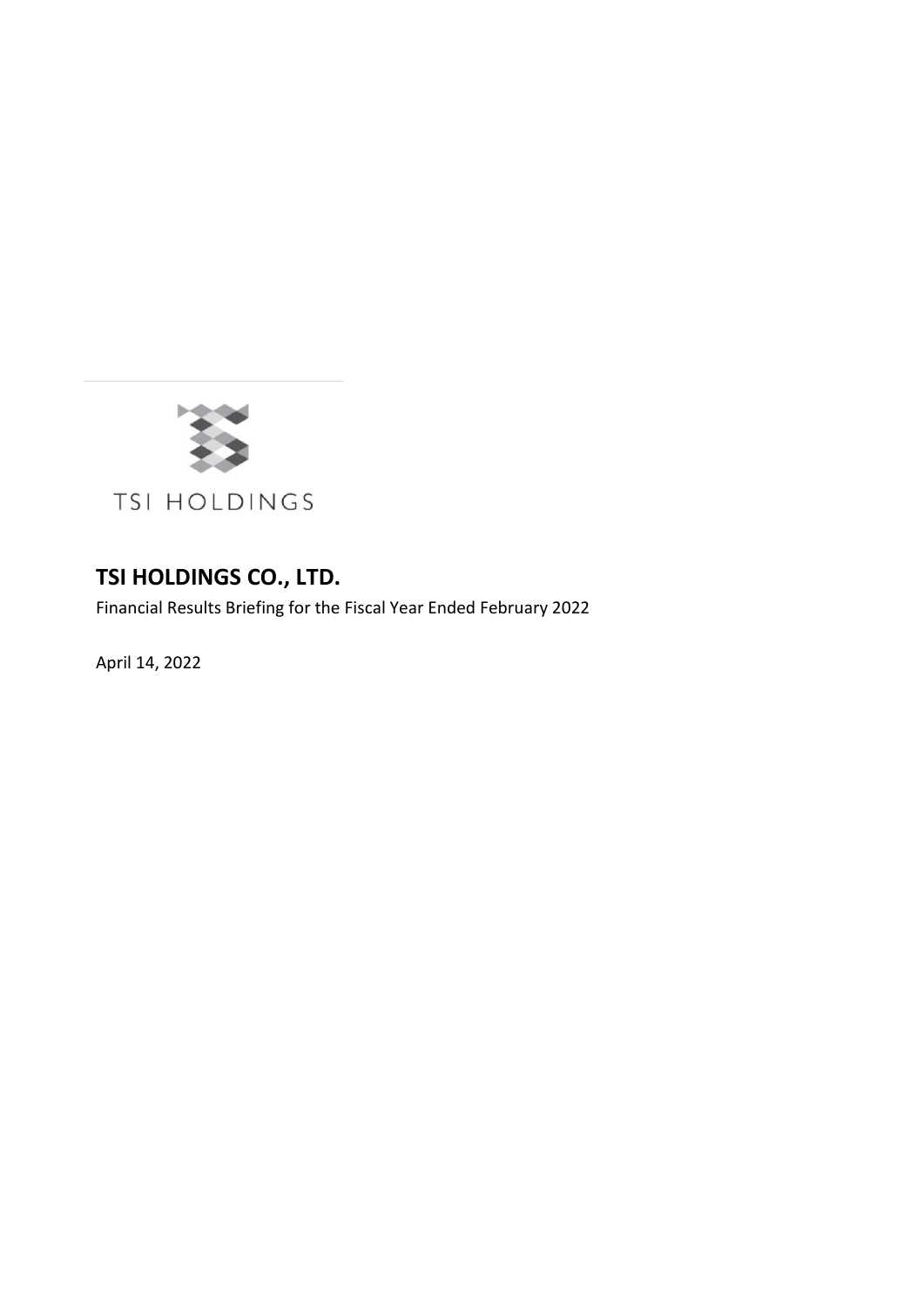# **Event Summary**

| [Company Name]       | TSI HOLDINGS CO., LTD.                                                            |                                                      |
|----------------------|-----------------------------------------------------------------------------------|------------------------------------------------------|
| [Company ID]         | 3608-QCODE                                                                        |                                                      |
| [Event Language]     | <b>JPN</b>                                                                        |                                                      |
| [Event Type]         | <b>Earnings Announcement</b>                                                      |                                                      |
| [Event Name]         | Financial Results Briefing for the Fiscal Year Ended February 2022                |                                                      |
| [Fiscal Period]      | FY2021 Annual                                                                     |                                                      |
| [Date]               | April 14, 2022                                                                    |                                                      |
| [Number of Pages]    | 10                                                                                |                                                      |
| [Time]               | $10:00 - 11:00$<br>(Total: 60 minutes, Presentation: 34 minutes, Q&A: 26 minutes) |                                                      |
| [Venue]              | Webcast                                                                           |                                                      |
| [Venue Size]         |                                                                                   |                                                      |
| [Participants]       | 77                                                                                |                                                      |
| [Number of Speakers] | 4<br>Tsuyoshi Shimoji<br>Mitsuru Naito                                            | President and CEO<br><b>Operating Officer</b>        |
|                      | Hiroyuki Watanabe<br>Takahiro Ishihara                                            | <b>Operating Officer</b><br><b>Operating Officer</b> |

**Support**

03.4405.3160 North America 1.800.674.8375

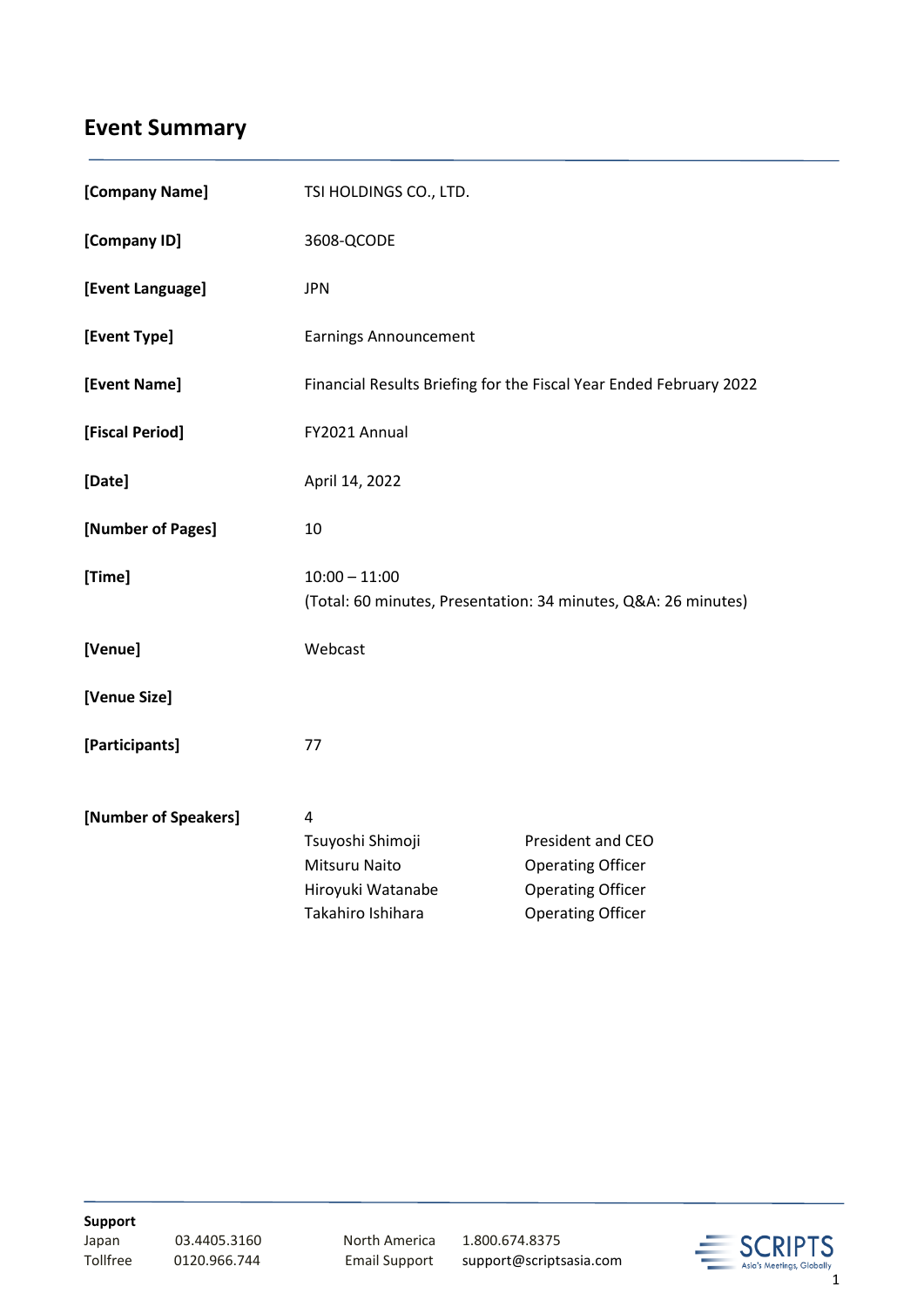### **Question & Answer**

**Moderator [Q]:** Now, I would like to move on to the Q&A session.

Let me read the first question. There are two questions. First, in terms of the forecast for the current fiscal year, we expect moving expenses and higher purchase costs to be factors in the decline in profits.

Another question about the Mid-Term Business Plan. How does the Company position the current fiscal year in the Mid-Term Business Plan, and what are the specific measures to improve e-commerce sales growth?

I would like to ask Mr. Ishihara of Corporate Strategy to take this question.

**Ishihara [A]:** I am Ishihara from Corporate Strategy. Thank you for the question.

First, regarding the moving expense, we have appropriated JPY990 million as a one-time cost for the move, and potentially additional costs are already included in this assumption. We do not expect any additional costs to be incurred.

Of course, we are going to enter the construction phase, and if any major problems arise as we go it may be a different story but at this stage, our estimate already covers the maximum risk.

Regarding the procurement costs, we have already folded maximum risk including foreign exchange rate risks that we can think of at this stage. However, as for market trends, country risk has increased significantly, and we would be happy to report on any further significant expansion of this risk in our quarterly investor relations report.

**Moderator [Q]:** In addition, do you have additional comments on the positioning of the current financial results in the Mid-Term Business Plan?

**Ishihara [A]:** Regarding the positioning of the current term, as explained earlier by Mr. Shimoji, operating profit has been kept quite low because we have a project to move, which is part of our Mid-Term Business Plan and will enable us to reduce fixed costs in the future.

The impact of this is a one-off payment for the move, plus future fixed cost improvements, accounting for JPY1.4 billion. There are some areas where we appear to be under-represented there, but without that, in terms of the next three years, we are in an important situation as a preparatory stage. We believe that the business itself can be expected to grow.

Our Digital Business personnel will explain the e-commerce sales ratio.

**Watanabe [A]:** Hello, this is Watanabe, in charge of Digital Business.

In this Mid-Term Business Plan, we have strategies centered on the customer base [inaudible], strategies for contents, and strategies for [inaudible]. That said, the operational strategy is the greatest emphasis in this fiscal.

What will change from now on will be everything, brand and business operations will all be e-commercecentric. We are poised to complete the operational reforms during this coming fiscal year. This means that our businesses will shift to e-commerce centric channel strategy. We are entering the first e-commerce year,

**Support**

Japan 03.4405.3160 North America 1.800.674.8375

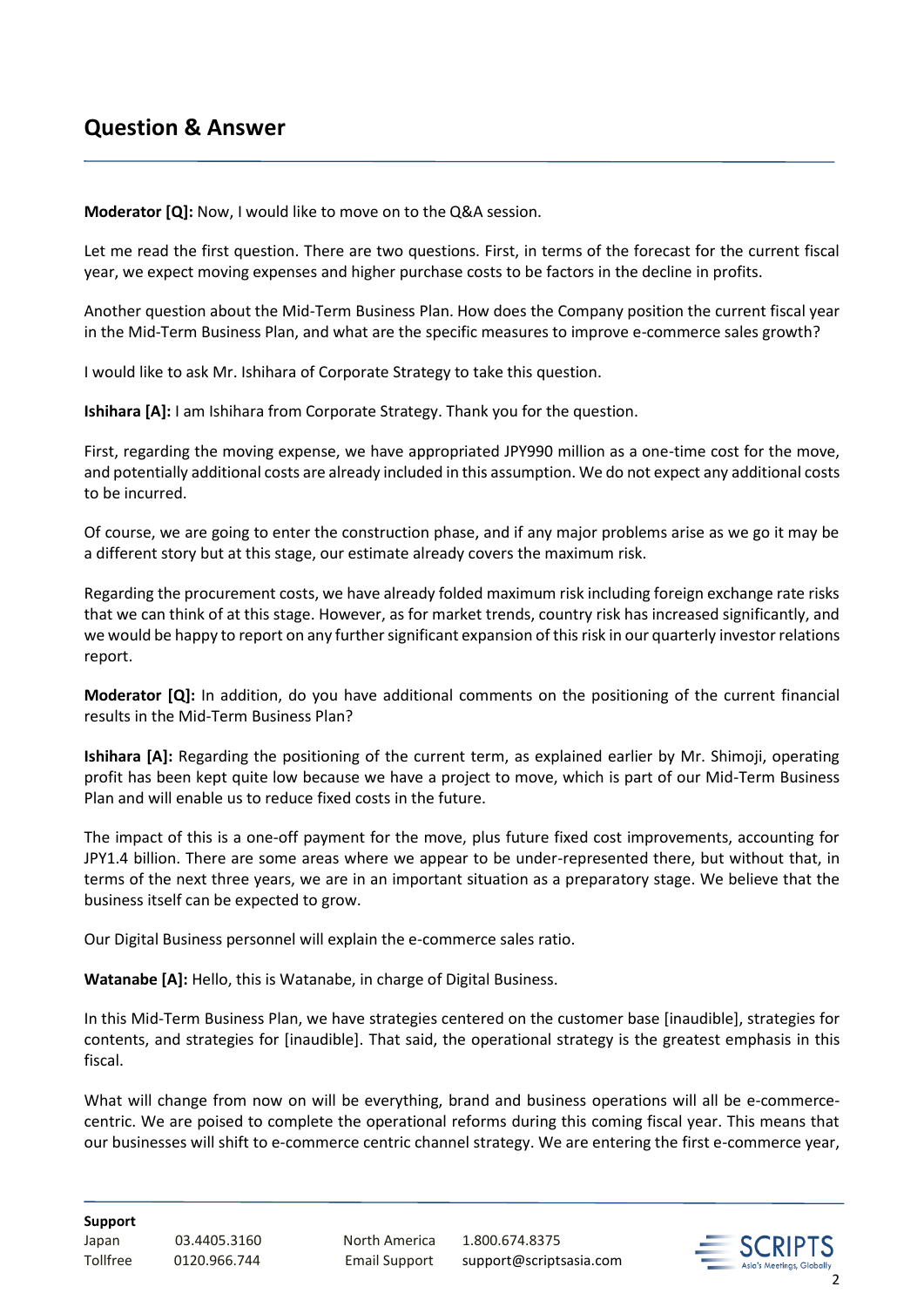#### **Moderator [Q]:** Ms. Yoshida, did that answer your question?

**Yoshida [M]:** Yes, thank you.

**Moderator [Q]**: Thank you very much. Now, let's move on to the next question. A question from Mr. Nagamatsu: In the current situation, what is the impact of the lockdown in China, and how is it affecting the procurement of goods and the customer relations at the storefront?

**Company Representative [A]:** For this one, I would like to share this first. The lockdown began in mid-March, and Shanghai is still lingering, as reported in the press.

Looking at the development of our SCM, the production unit, we see that about 70% of the products in China are delayed by several weeks, or from one to two weeks. For the remainder, there are some irregularities, such as a delay of several months, but we are taking appropriate measures such as assigning those items to other production areas as appropriate, but for the time being, our main operation is to cover a delay of one to two weeks at the store.

Is there anything you would like to add, Mr. Shimoji?

**Shimoji [A]:** Some of those products are not available due to the lockdown in Shanghai however we are taking measures where we can to switch from ship to air or change up the port.

Accordingly, we are not experiencing huge confusion; however, since the cargo volume tends to get intense before the Golden Week holidays, we are trying to find some measures of decentralizing the shipping volume.

I imagine the entire industry will be greatly affected, but at the same time, we are aware that we can handle some of the issues individually and in detail.

**Moderator [Q]:** Mr. Nagamatsu, did it answer your question?

**Nagamatsu [M]:** For now, yes. I'm good.

**Company Representative [A]:** In any case, the lockdown is still in effect, and we are taking action as we obtain information from time to time.

**Moderator [Q]**: Now, let us move on to the next question. This is a question for Mr. Oogaki.

One is the reason for the drop in e-commerce sales in the previous year. Another is the exchange rate and Japanese yen weakness.

I would like to turn to Mr. Watanabe of Digital Business for the first question.

**Watanabe [A]:** This is Watanabe. The year before last, we [inaudible] how to increase e-commerce sales, and the year before last we [inaudible] how to increase e-commerce operating profit and profit while controlling discounts, raw materials, and these kinds of things, and we [inaudible] our goals and operations. So [inaudible], the reflection is [inaudible] as far as where we can increase sales while also taking profits.

For the current fiscal year, based on the profit-taking operations that we have actually implemented in the previous fiscal year, how to increase sales and how to take profits [inaudible].

**Moderator [M]:** The second question will be answered by Mr. Shimoji.

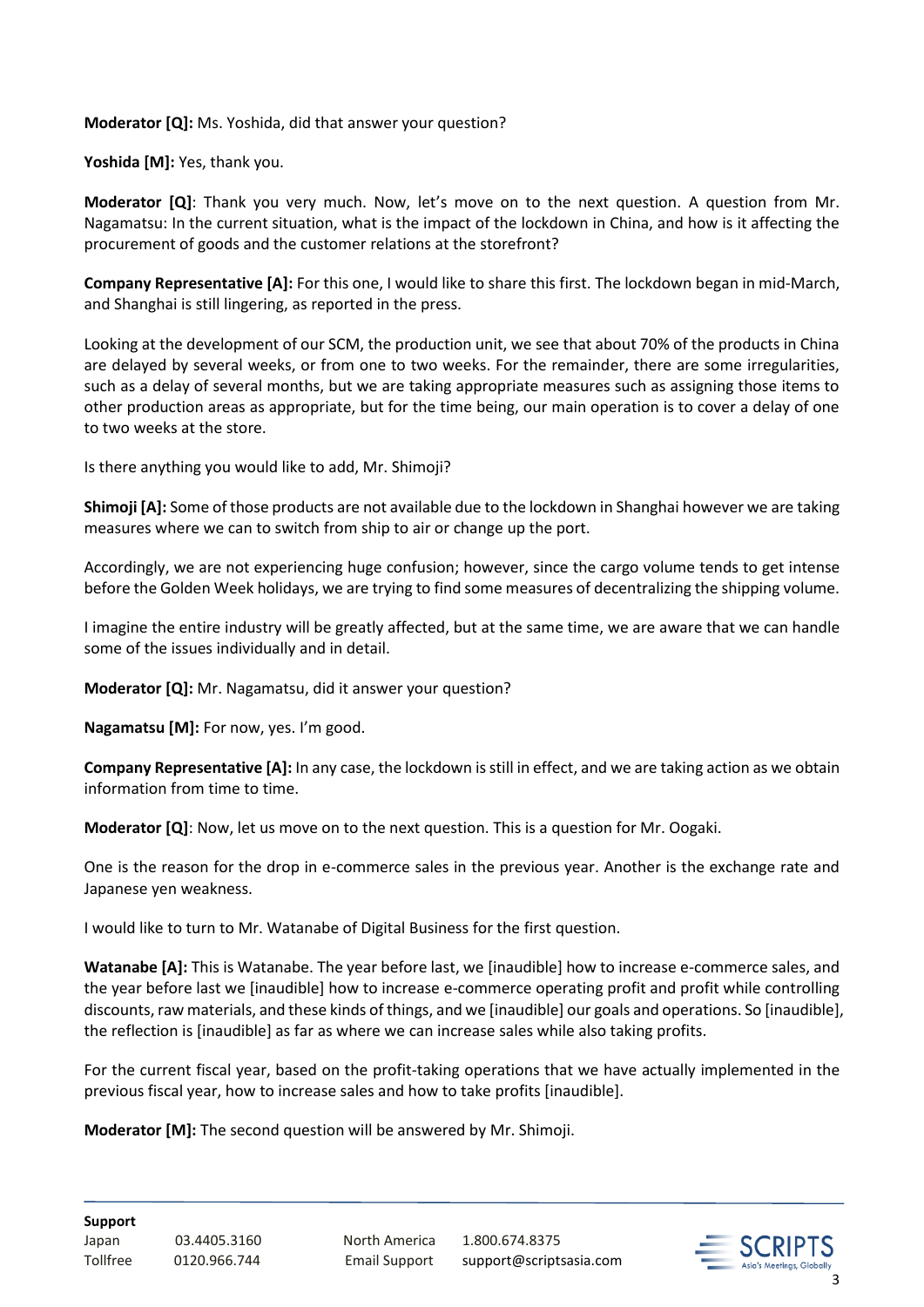**Shimoji [A]:** We are mindful that there is a risk that the Japanese yen depreciation will continue to worsen. Therefore, we are changing the procurement of raw materials and production sites. We have been preparing to use our own factories and to return to the domestic market for some time, so we are responding in this way.

At this point, we are taking various measures to review our logistics procurement structure. Since this is an issue for the entire apparel industry, or rather the industry as a whole, we would like to take this as an opportunity or a chance to make reforms in various areas.

#### **Moderator [Q]:** Mr. Oogaki, did that answer your question?

**Oogaki [Q]:** Thank you. The first part of the e-commerce answer was hard to catch due to the communication quality, so I'd like to confirm it one more time. I think I heard that discount sales have been curtailed. And the focus was on profit. Does this mean that, in a nutshell, discounts portray higher costs to sell, or could it be that, the sales volume may appear to have decreased but in reality, the profitability increased?

Can you elaborate on this?

**Moderator [A]:** You're right.

**Oogaki [Q]:** You are commenting on profitability, correct? Profit margins are rising.

### **Moderator: [A]**: Yes.

**Oogaki [M]**: Thank you very much.

**Moderator [Q]**: I will now move on to the next question, which is about the Mid-Term Business Plan. Two questions, one is the outlook for cash flow. The second question is about the dividend payout ratio and the concept of share buybacks.

Mr. Naito, General Manager of the Corporate Division, will answer this question.

**Naito [A]:** This is Naito, and I would like to take this question.

As shown in the cash flow statement shared in the previous fiscal year's financial results, operating cash flow was positive at about JPY1.1 billion in the previous fiscal year. This is lower than what we normally expect. However, the previous year's figure was slightly lower due to tax issues on real estate sold in the previous two fiscal years. At a normal time, we expect annual operating cash flow to be positive at around JPY5 billion.

We believe that the JPY5 billion operating cash flow will be sufficient to cover the investments needed to continue the current business, such as investments in renewals and stores.

On the other hand, recently we have reached JPY9 billion in loans repayment per year, and we have not taken out any new loans, so our financial cash flow has been negative for a long time. Under these circumstances, as stated in the Mid-Term Business Plan, we will replace the current assets, convert assets that can be converted into cash, including investment securities, into cash, and utilize borrowings as appropriate. The goal is to generate about JPY30 billion in funds.

Although on the surface we describe this as real estate, we are considering investing JPY30 billion, including business investments, in new businesses that will generate earnings and in new materials.

Regarding the last point, shareholder returns, there are currently no major changes to our announced dividend policy. Pay stable dividends to shareholders. We have not changed our policy to continue to actively

#### **Support**

Japan 03.4405.3160 North America 1.800.674.8375

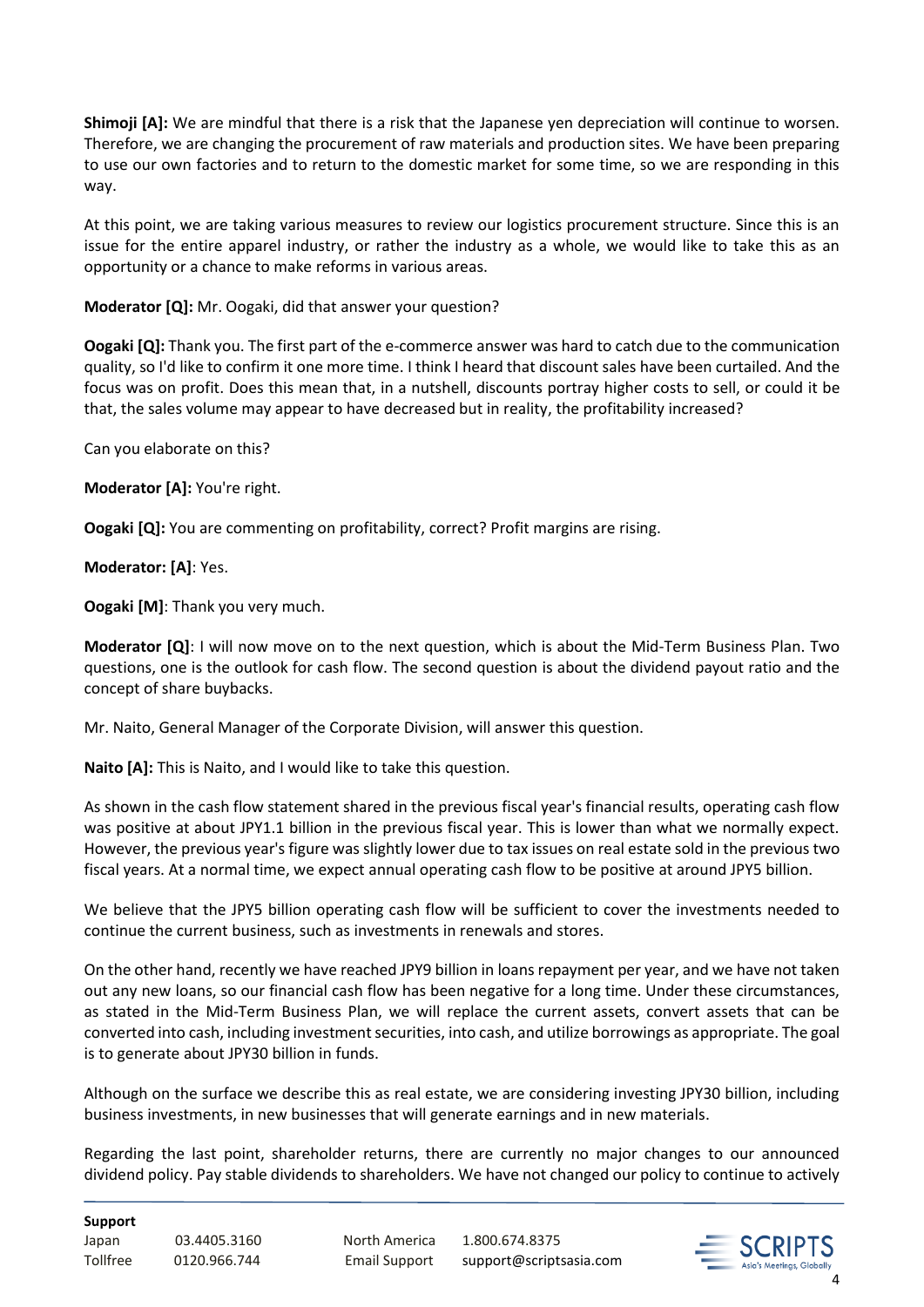return profits to our shareholders by flexibly implementing treasury stock issuance while keeping a close eye on the situation.

The year before last, when the pandemic incurred a large operating loss, we did not pay a dividend for the first time since the integration, but we have now resumed payment of a dividend of JPY5, and our forecast dividend for the fiscal year ending February 2023 is JPY7.

That concludes my comment.

**Moderator [Q]:** Mr. Mitsuhashi, did that answer your question?

**Mitsuhashi [Q]:** I would like to ask for a supplement, if I may?

According to your answer, you will continue with recurring investments in the range of normal operating cash flow. If you allocate JPY5 billion per year, that brings the total investment to JPY20 billion within five years. If you plan on a JPY30 billion investment, you still have a JPY10 billion difference to use.

Could you share your vision on investing an additional JPY10 billion? Could that be new retail stores, or a new business platform, or are you anticipating spending JPY2.5 per a year on something else? Or are you looking at M&A budgets or something like that, if there is a good deal to pick up? Am I correct to assume that you are planning to use additional cash?

**Naito [A]:** Perhaps my explanation was not clear enough, but as I mentioned earlier, the annual operating cash flow of about JPY5 billion is to be used for investment in the renewal of existing businesses, and about JPY30 billion of new cash, including borrowings, is to be generated separately. This approach is to raise funds and use them to invest in new businesses.

**Mitsuhashi [M]:** Thank you very much.

**Company Representative [A]:** By the way, regarding store investments, we have included amortization in the traditional SG&A expenses. For your reference.

**Moderator [Q]**: I will now move on to the next question.

Mr. Mukai's question is whether or not to raise prices in response to rising costs and then a weaker [inaudible]? Although there may be some differences by brand, I would like to ask the President to provide an overview.

**Shimoji [A]:** We believe that it is unavoidable to pass on some price surges to product prices. That said, we will do our best to optimize the material cost structure. Through the consolidation, we will be benefited to lower the procurement costs overall, including, components, fabrics, accessories, and the like.

The most important thing we are aiming for is to provide our customers with attractive brand value and services that go beyond price, by making good products and providing good services to our customers. We are in the process of developing this. The most important framework of the Mid-Term Business Plan is to develop attractive commercial products.

It means new creativity that imaginatively outperforms the price. We will do our utmost to create good products that include the younger generation.

**Moderator [Q]:** Mr. Mukai, did that answer your question?

**Mukai [M]**: I understand. Thank you very much.

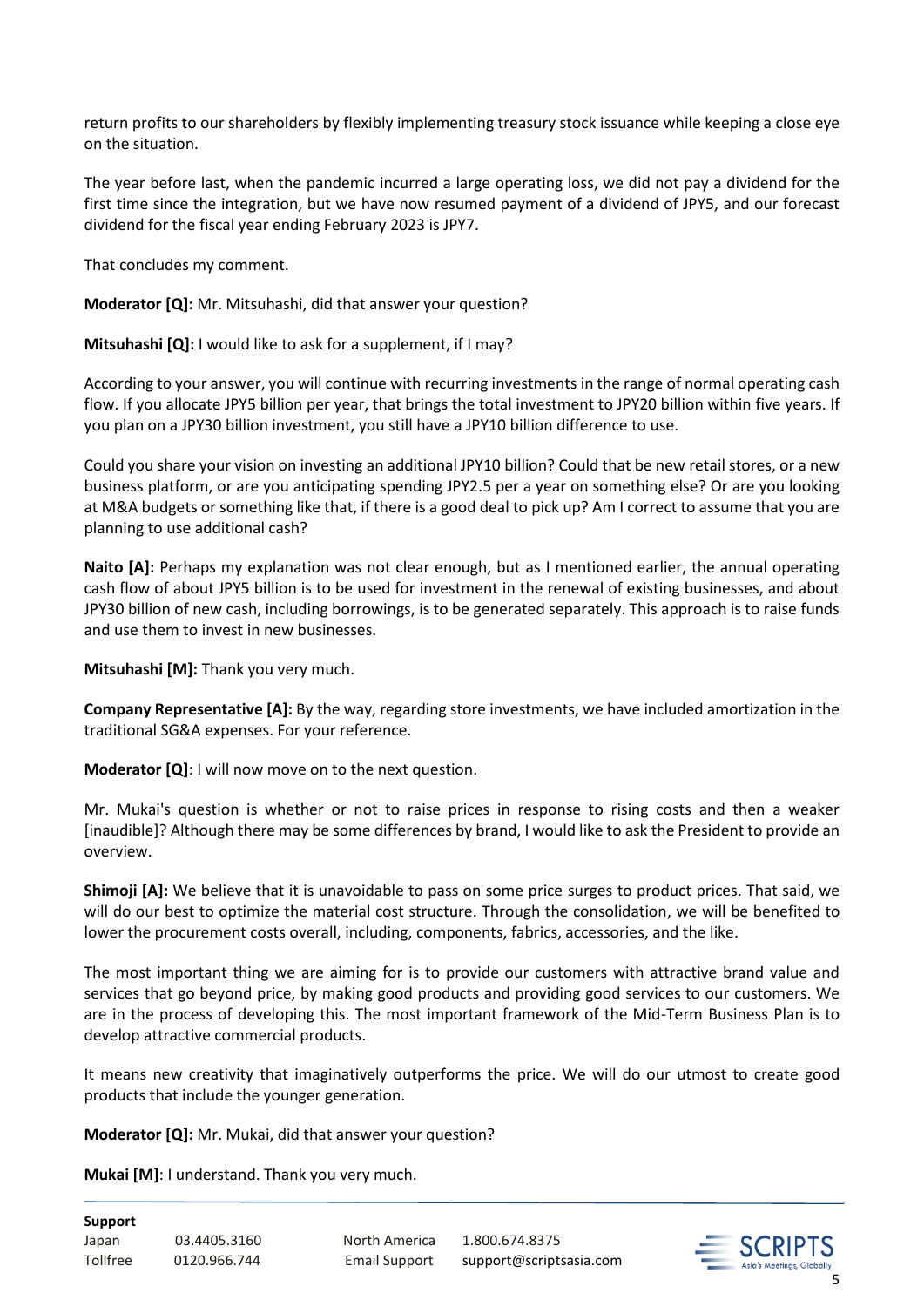**Moderator [Q]**: Thank you very much. If anyone has any questions to post, there is still some time left. Thank you very much. This is a question from Mr. Kanzaki.

The question is about a scheme for the e-commerce business to increase sales by approximately JPY10 billion in the next fiscal term.

I would like to hand it over to Mr. Watanabe.

**Watanabe [M]:** Is the question about the reason why we need to raise JPY10 billion from an e-commerce platform when we look at the whole business size?

**Kanzaki [M]:** Yes.

**Watanabe [A]:** One of the reasons why we have to expand e-commerce is the difference in profit margin between selling in retail stores and on digital platforms. Some products are better sold through physical stores. As I explained earlier, how to increase the profit margin of e-commerce [inaudible] and [inaudible] about it.

We understand that extending JPY10 billion for this purpose is a necessary goal from a holistic viewpoint, and we have set it there.

**Kanzaki [Q]:** I didn't quite understand how you were able to achieve the JPY10 billion goal just by changing to an e-commerce-centric operation as you mentioned earlier. Can you also tell us what you expect exactly to be growing?

**Watanabe [A]:** If you are asking if we are going to operate e-commerce-centric first, you are correct. How to attract customers and make sales on the e-commerce site, including stores and sales staff. [indistinct voice] On top of that, the membership, as I explained earlier, and the customer strategy for each area, the base is where we grow our membership.

How do we do it to extend it? Contents. The contents have changed from previous launches to engage customers with entertainment content, which is the key strategy in this area.

**Kanzaki [M]**: I understand. Thank you very much.

**Moderator [Q]:** Now, let's move on to the next question. This is an extension of the previous question. What happens if the physical store is out of stock of merchandise?

**Company Representative [A]:** I would like to answer that, in most cases, it only takes up to several weeks for the stores to adequately replenished, so, rather than taking on a large scale project, we would treat the shorting by crafty working with our retail stores.

The same goes for MD planning and VMD presentation. If there is a product that is not available when needed then, think about what an alternative display can be like, or if the deficit affects trade show mainstream, what can be done to cover the shorts without causing issues? It boils down to identifying the issue and working around it case by case.

Is this an acceptable answer?

**Shimoji [A]:** To add something, for example, when a retail space is empty, as some of the existing stores have started, they can create an outlet corner of outdated products in stock.

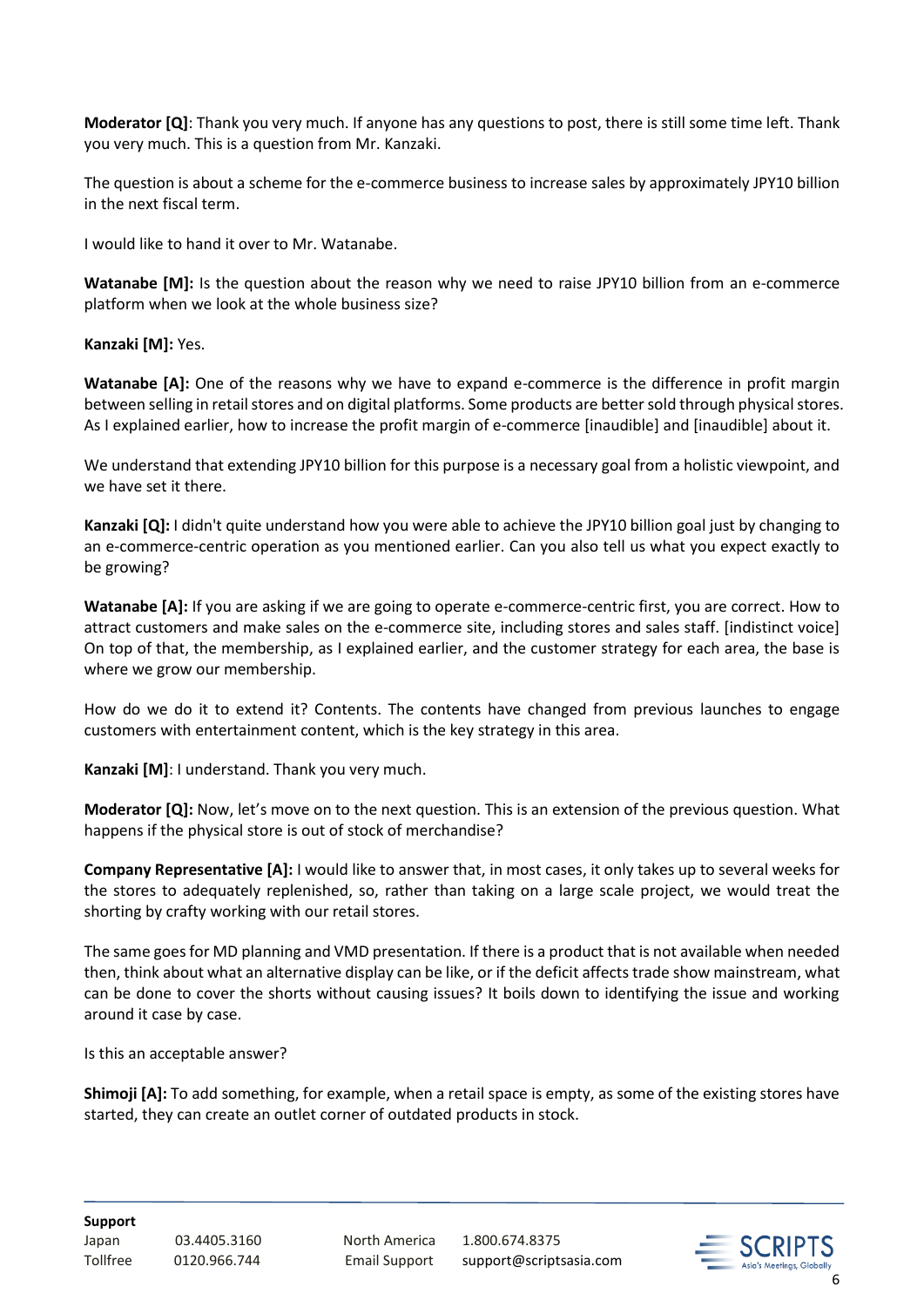Also, for items that come in large quantities and are loaded in containers, for example, the items are being individually reassigned by air and flown in smaller chunks, which helps to replenish stores. As far as I am aware, our stores overall look replenished.

**Moderator [M]:** Thank you. We have also heard that some sales periods have been extended, or, conversely, that if some products are not available, customers can still go online and reserve it to pick up products later at stores. I have heard some cases like that.

Mr. [inaudible], did that answer your question? Thank you very much. I will now move on to the next question.

Do you see prospects for improved earnings in the women's apparel business in the last fiscal year? I am asking for any examples of improvements to specific brands.

**Company Representative [A]:** It is often said that the market for ladies' wear is difficult, but the Arpege business in our company did quite well for the entire year.

NATURAL BEAUTY BASIC, for example, which had been saying that earnings were extremely difficult, went through the structural reforms that I have been talking about since last year, and from this March, products have actually started to come in as a result of a new rebranding. Last year, we had been making significant improvements in operations and sales methods, but this fiscal year, we have been able to make new proposals, including for merchandise, and as of this March, the results have been even more positive.

Please provide any additional information on your part, Mr. Shimoji.

**Shimoji [A]:** I know that we have launched various events. This is why we are changing our sales methods, such as the OMO mentioned earlier, so that we can unify our sales with those of our customers in stores and on the EC, which is doubling the number of sales.

The D2C brand is also doing well, and the new brand we are working on at ETRE TOKYO is also producing very effective results.

**Moderator [Q]:** Mr. Hayashi, did that answer your question?

**Hayashi [M]**: Thank you.

**Moderator [M]**: Thank you very much. We are nearing the event closing time. Does anybody have other questions? We may have a few minutes to cover just one more question. Looks like everyone is good, correct?

This concludes the presentation of financial results and the mid-term management plan.

Thank you very much for your attention today.

**Shimoji [M]:** Thank you very much. Thank you for the questions.

[END]

#### *Document Notes*

**\_\_\_\_\_\_\_\_\_\_\_\_\_\_**

*1. Portions of the document where the audio is unclear are marked with [Inaudible].*

*2. Portions of the document where the audio is obscured by technical difficulty are marked with [TD].*

**Support**

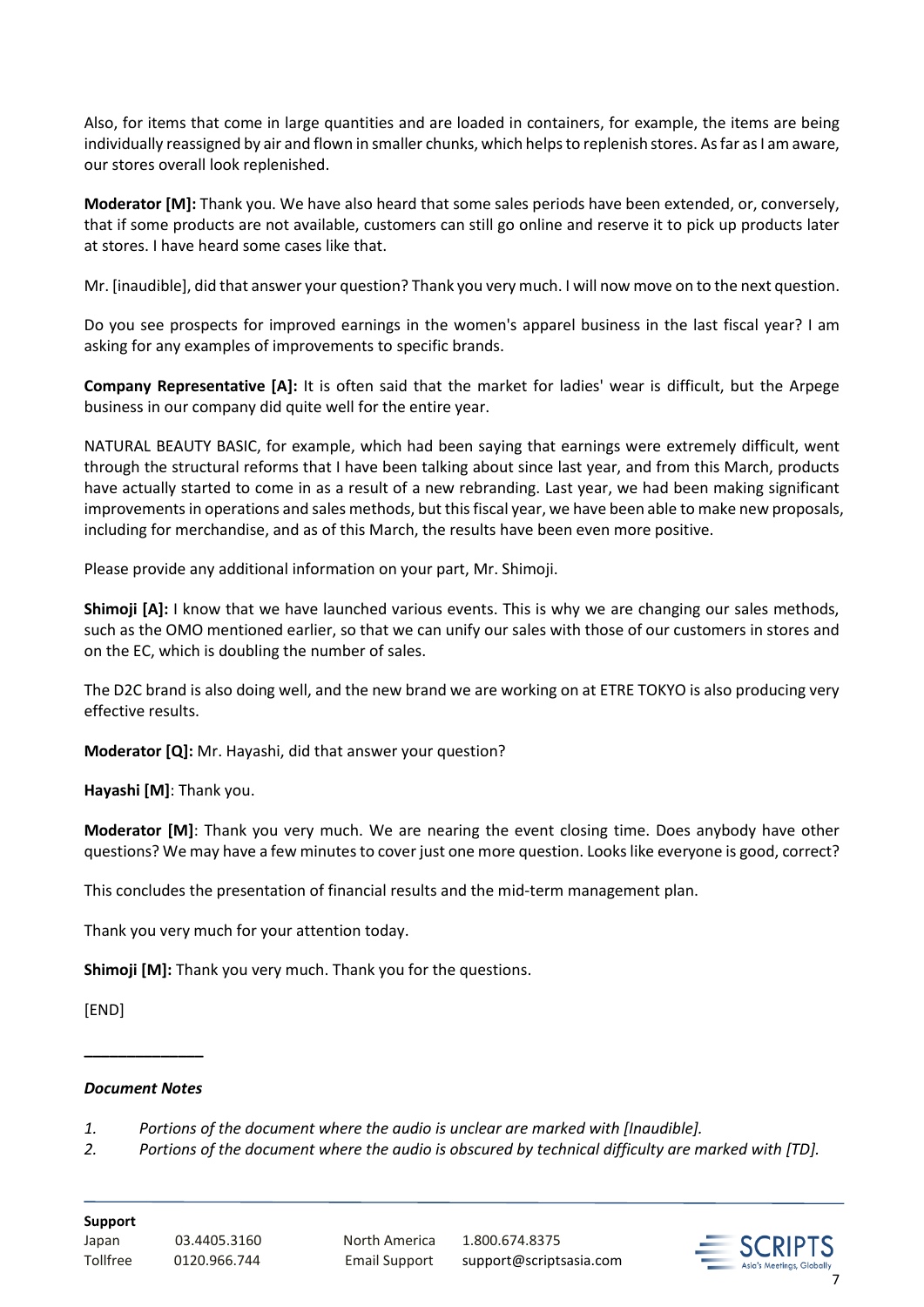*3. Speaker speech is classified based on whether it [Q] asks a question to the Company, [A] provides an answer from the Company, or [M] neither asks nor answers a question.*

*4. This document has been translated by SCRIPTS Asia.*

**Support**

03.4405.3160 North America 1.800.674.8375